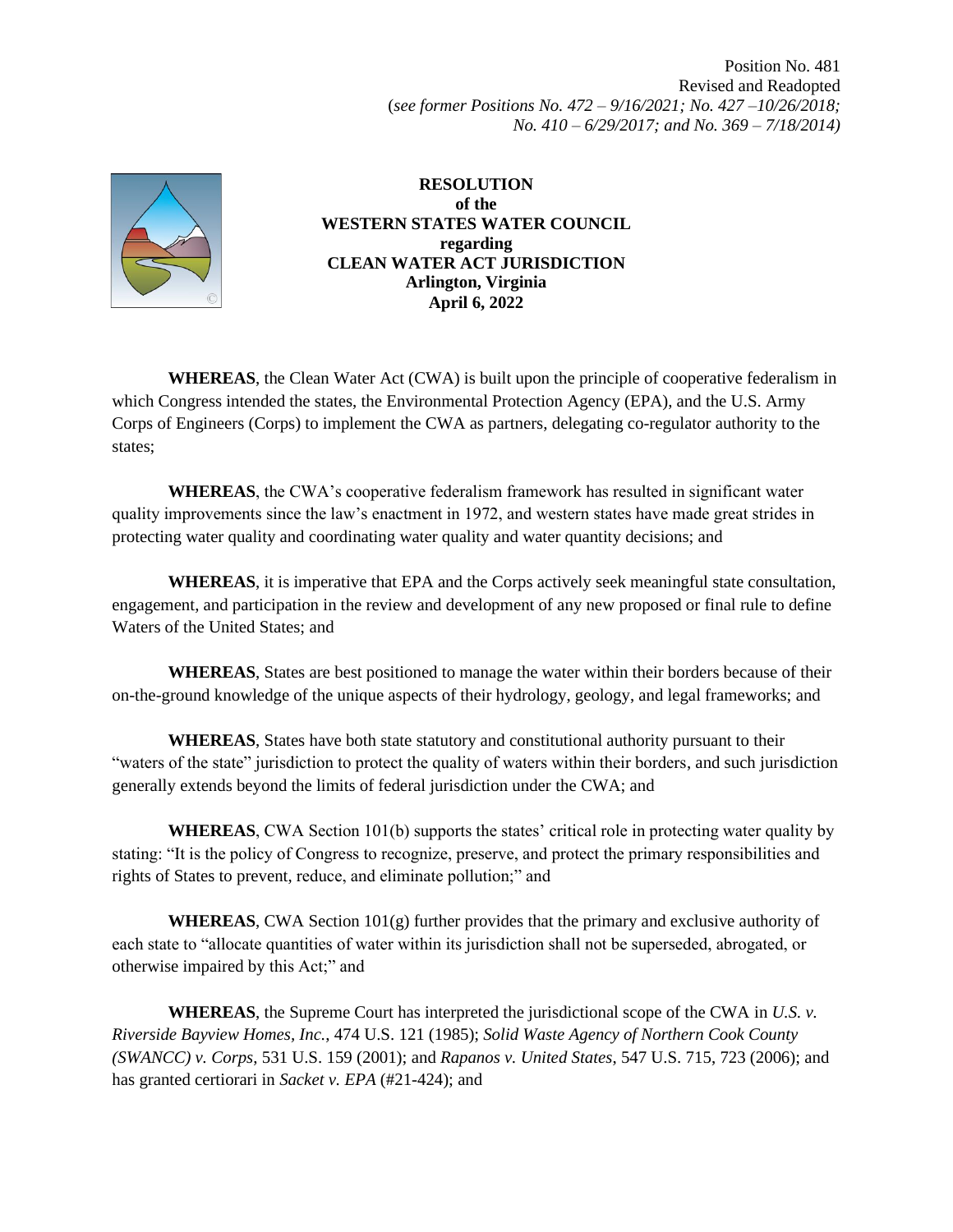**WHEREAS**, perennial streams with a relatively permanent surface water connection to navigable waters are presumptively considered to be under federal CWA jurisdiction consistent with *Rapanos*; and

**WHEREAS**, Justice Kennedy's "significant nexus" test in *Rapanos* requires a connection between waters that is more than speculative or insubstantial to establish jurisdiction; and

**WHEREAS**, Justice Scalia's plurality opinion in *Rapanos* held that the phrase "waters of the United States" includes only relatively permanent, standing, or continuously flowing bodies of water; and

**WHEREAS**, a one-size-fits-all national approach to federal regulations, guidance, and programs pertaining to the CWA does not recognize specific conditions and needs in the West, where water and precipitation can be scarce and a variety of unique waterbodies exist, including small ephemeral washes and arroyos, snow dependent intermittent streams, effluent dependent and dominated streams, prairie potholes, playa lakes, and terminal lakes, as well as numerous man-made reservoirs, impoundments, and water and stormwater conveyance structures; and

**WHEREAS**, physical, biological, and chemical differences between waters, and hydrologic differences, both spatially and temporally, as well as considerable differences in legal doctrines that govern water in western states, mean that any federal effort to clarify CWA jurisdiction will inevitably impact each state differently, thus underscoring the need to thoroughly involve states in developing and implementing any rule so as to clearly respect and avoid conflict with state authority over the regulation of water quality and the allocation of waters and water rights within their respective borders; and

**WHEREAS**, any efforts to redefine or clarify CWA jurisdiction have, on their face, numerous federalism implications that have the potential to significantly impact states and alter the distribution of power and responsibilities among the states and the federal government; and

**WHEREAS**, as co-regulators, states are separate and apart from the general public, and have a unique role with the federal government in the development and implementation of any rule to clarify or redefine CWA jurisdiction; and

**WHEREAS**, information-sharing does not equate to meaningful consultation, and the uncertainty and differences of opinion that exist regarding CWA jurisdiction requires EPA and the Corps to develop and implement federal CWA jurisdiction efforts in authentic partnership with the states; and

**WHEREAS**, uncertainty and differences of opinion have and continue to exist regarding CWA jurisdiction among states, and challenge EPA and the Corps to develop and implement any new rule in cooperation with the states, based on principles of cooperative federalism, and together to provide greater certainty and a clearer definition of the limits of federal jurisdiction; and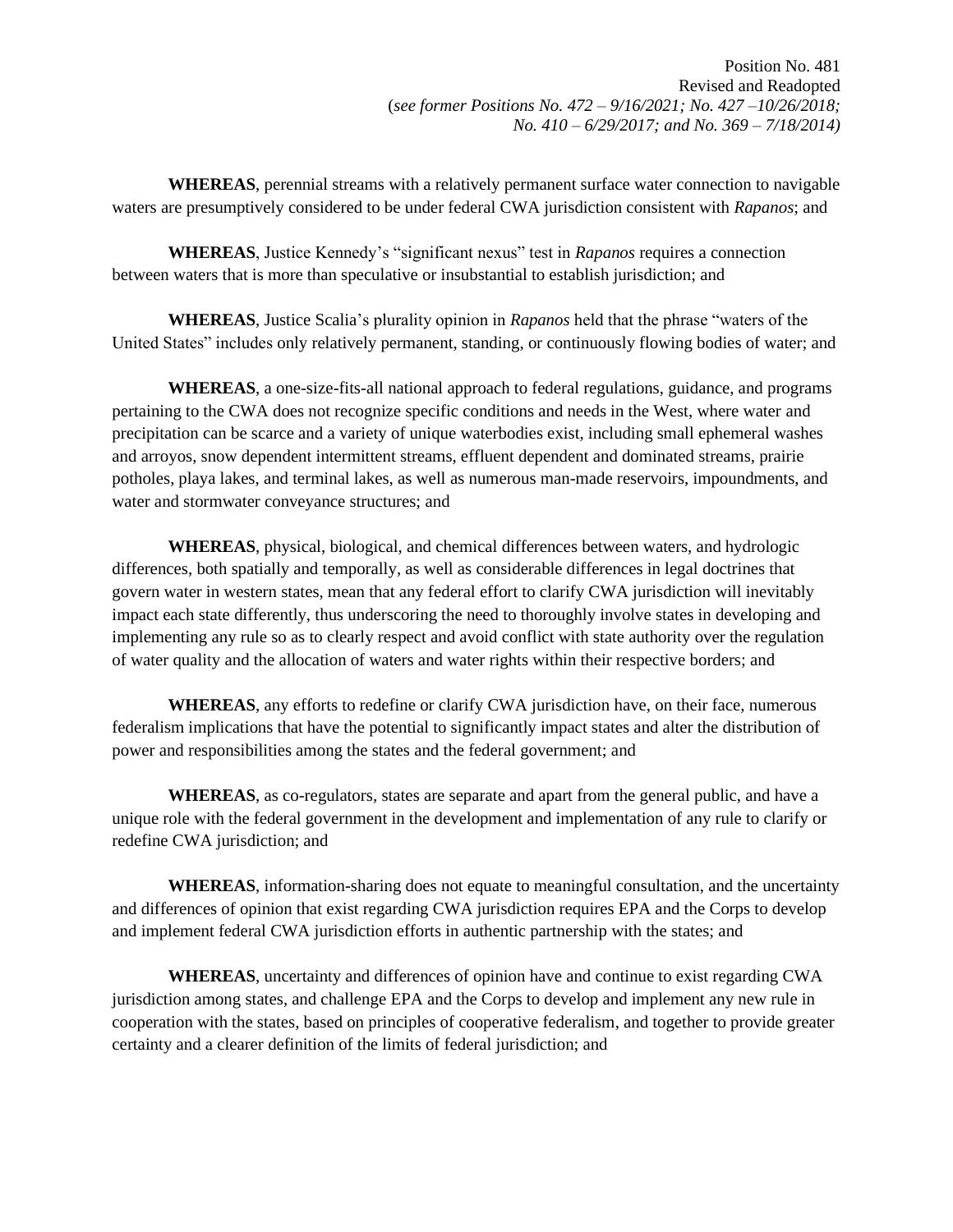**WHEREAS**, substantial and recurring changes to regulatory definitions, policies, and programs between federal administrations create uncertainty for co-regulators and the regulated community, often leading to unreliable results, indecision, inconsistency, and lawsuits.

**NOW, THEREFORE BE IT RESOLVED** that Congress and the Administration should ensure that any federal effort to clarify or define CWA jurisdiction and define Waters of the United States:

1. Creates an enduring and broadly supported definition

2. Acknowledges and addresses the needs, priorities, and concerns of states as co-regulators.

3. Includes robust, meaningful, and representative state participation and consultation in the development and implementation of any rule, acknowledging the inherent federalism implications.

4. Gives full force and effect to Congress' intent to maintain a reasonable balance of state and federal authority and the purposes of CWA Sections 101(b) and 101(g).

5. Complies with the limits set by Congress as interpreted by the Supreme Court, and appropriately incorporates those limits.

6. Specifically identifies waters and features outside the scope of the CWA jurisdiction including but not limited to groundwater and historically recognized agricultural exemptions.

7. Acknowledges that states have authority to protect all "waters of the state," and that excluding waters from federal jurisdiction does not always mean that they will be exempt from state regulation and protection.

8. Continues to provide access to appropriate technical and financial assistance to the states to protect and improve water quality under existing EPA programs without regard to jurisdictional determinations.

9. Provides a clearly delineated process for resolving differences of opinion over federal and non-federal jurisdiction, and jurisdiction between different States and tribes (treated as states).

10. Provides for mapping of jurisdictional waters as a joint federal/state/tribal effort employing the best available data and tools, with appropriate provisions and processes for map maintenance.

11. Includes an appropriate delay in the effective date of any new rule or otherwise allows for a transition enabling states to take such actions as may be necessary to address any gaps in state law, regulation and protection, and to ensure sufficient time for tools to be developed by federal agencies, in collaboration with states, that facilitate implementation of the new rule.